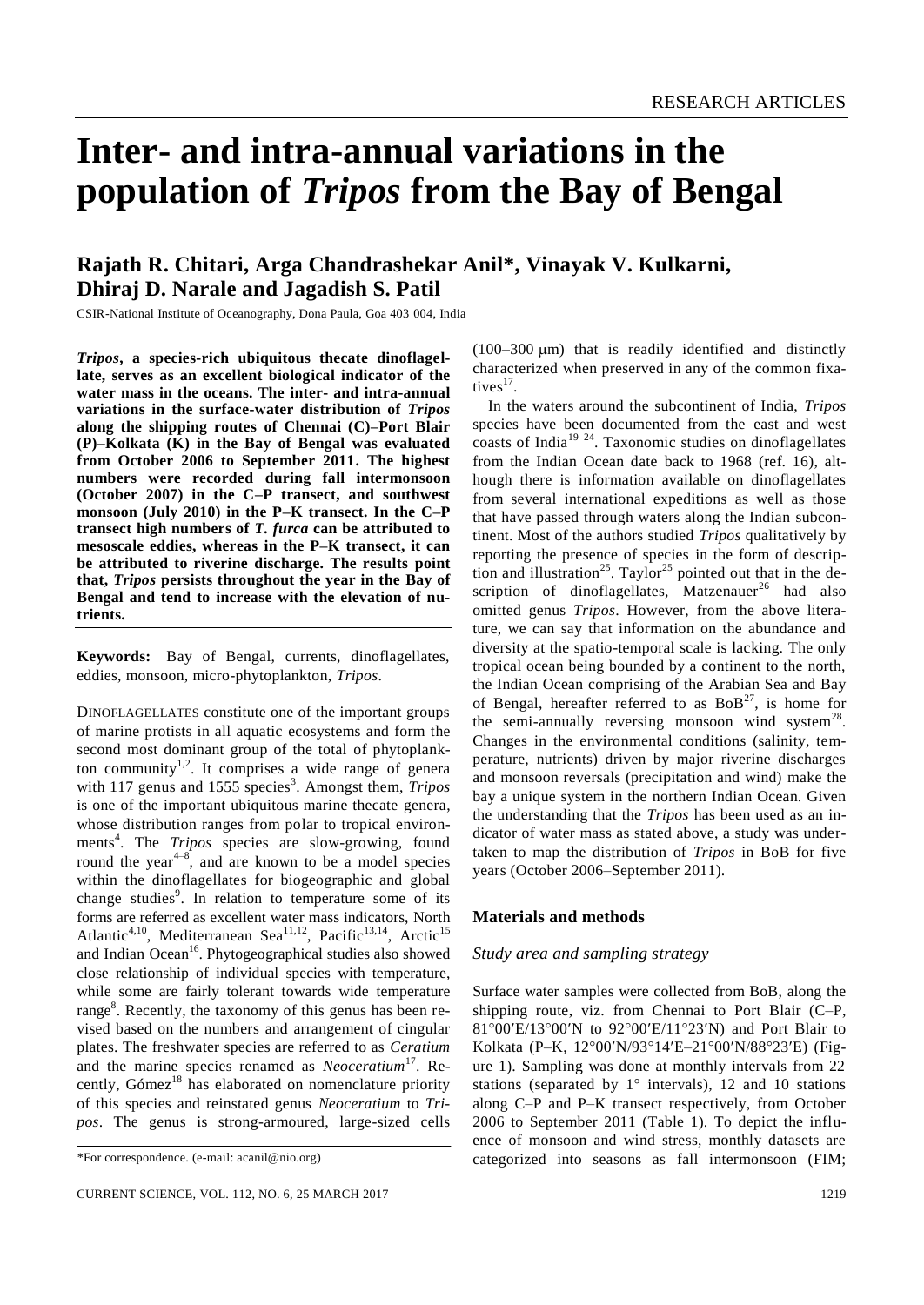# RESEARCH ARTICLES

October), northeast monsoon (NEM; November to February), spring intermonsoon (SIM; March to May) and southwest monsoon (SWM; June to September). March– May and October both experience moderate winds; hence these months are termed as intermonsoon (IM), spring intermonsoon and fall intermonsoon respectively. In order to see regional variability in the *Tripos* population along with its associated environmental variables, the C–P transect is also referred to as CPOS (stations 1 to 12) and the P–K transect that includes Andaman Region (AR; stations 13 to 15), P–K oceanic stations (PKOS; stations 16 to 21) and Riverine Mouth (RM; stations 22). When all the three regions are considered, it is referred to as P–K transect.

#### *Environmental parameters*

The vertical temperature profile of the water column was recorded by launching XBT-MK21-T7 Probes (Sippican Inc.) at  $1^\circ$  intervals. The conductivity of surface sea water was measured using Autosal and later converted into salinity; salinity accuracy of the instrument <0.002 and detection range 2–42.

For nutrient, 10 ml of sea-water samples was collected into 10 ml cryo-vials, immediately frozen in liquid nitrogen and then analysed for dissolved inorganic nitrogen (DIN) and dissolved inorganic phosphate (DIP). The samples collected from October 2006 to October 2009 were analysed using Technicon Auto Analyzer. The precision of nitrate, nitrite and phosphate was  $\pm 0.02$ , 0.02 and  $0.01 \mu$ mol  $l^{-1}$  respectively. The samples collected from November 2009 to September 2011 were analysed by auto analyser (Skylar, San ++) continuous flow analyser.



**Figure 1.** Map of sampling area showing 12 stations along Chennai– Port Blair (C–P) and 10 stations along Port Blair–Kolkata (P–K) transects. Symbol denotes sampling time.  $\bullet$ , Night hours (absence of sunlight);  $\bigcirc$ , Late evening and early morning (faint sunlight); +, Day hours (presence of sunlight).

For both the analyses, standard spectrophotometric procedures were followed using Grasshoff *et al.*<sup>29</sup> .

The wind speed data were obtained from APDRC (Asia Pacific Data Research Centre) data access (http://apdrc. soest.hawaii.edu) for the grid area of  $7^{\circ}38'N-21^{\circ}38'N$ and 74°38'E-95°38'E. Rainfall data were obtained from NOAA (NOAA Earth System Research Laboratory), data access (http://www.esrl.noaa.gov/psd/data/gridded/data. unified.daily.conus.html) for the gridded area of  $7^{\circ}28'N 25^{\circ}88'$ N and  $7^{\circ}88'E-97^{\circ}28'E$ . The values of PAR were extracted from level-3 MODIS, 9 km resolution at each  $1^\circ$  interval from  $10^\circ95'E$  to  $21^\circ95'N$  and  $80^\circ04'E$  to 9504E data access (http://oceandata.sci.gsfc.nasa.gov).

For detection of eddies, SSHA images obtained from the 7-day snapshots of merged sea-level anomalies from live access server having a spatial resolution of 1/3 of a degree (http://las.aviso.oceanobs.com) during the period 2006–2008 coinciding with high microphytoplankton abundance.

# *Analysis of micro-phytoplankton*

Plankton analysis was carried out with surface water samples collected from the moving ship at any given time. Two litres of water was collected from each station, and each one litre was fixed using acetic Lugol's (2%) iodine and buffered formaldehyde (0.6%). Samples were brought back to the laboratory, kept undisturbed for 48 h, concentrated to a final volume of 10 ml and stored in vials. The samples were analysed using an inverted microscope by placing 4 ml of preserved subsample each separately (2 ml of acetic Lugol's iodine and 2 ml of buffered formaldehyde) from the oceanic stations (stations 1–21), and 0.2–0.5 ml from RM in a petri dish of 3.8 cm diameter, with phase contrast attachment at  $100 \times$ and  $200 \times$  magnification. Micro-phytoplankton cells were identified based on identification keys provided by Subrahmanyan<sup>16</sup>, Taylor<sup>25</sup>, Tomas<sup>30</sup> and Horner<sup>31</sup>. Their abundance is expressed in terms of cells per litre. To study the *Tripos* species composition and distribution, samples preserved with acetic Lugol's iodine were used. We draw information of *Tripos* from the microphytoplankton population, since the sampling was carried out using the ships of opportunity. The *Tripos* abundance was further compared with other geographical regions.

The abundance of ciliates (*Rhabdonellopsis*, *Albatrossiella*, *Eutintinnus*, *Ormosella*, *Salpingella*, *Steenstrupiella*, *Xystonella*, *Dictyocysta* and *Salpingacantha*) to genus level was also enumerated from 1 litre of water sample preserved separately with buffered formaldehyde (0.6%).

#### *Data analyses*

The *Tripos* species that contributed to more than 0.5% of the total *Tripos* population were subjected to ordination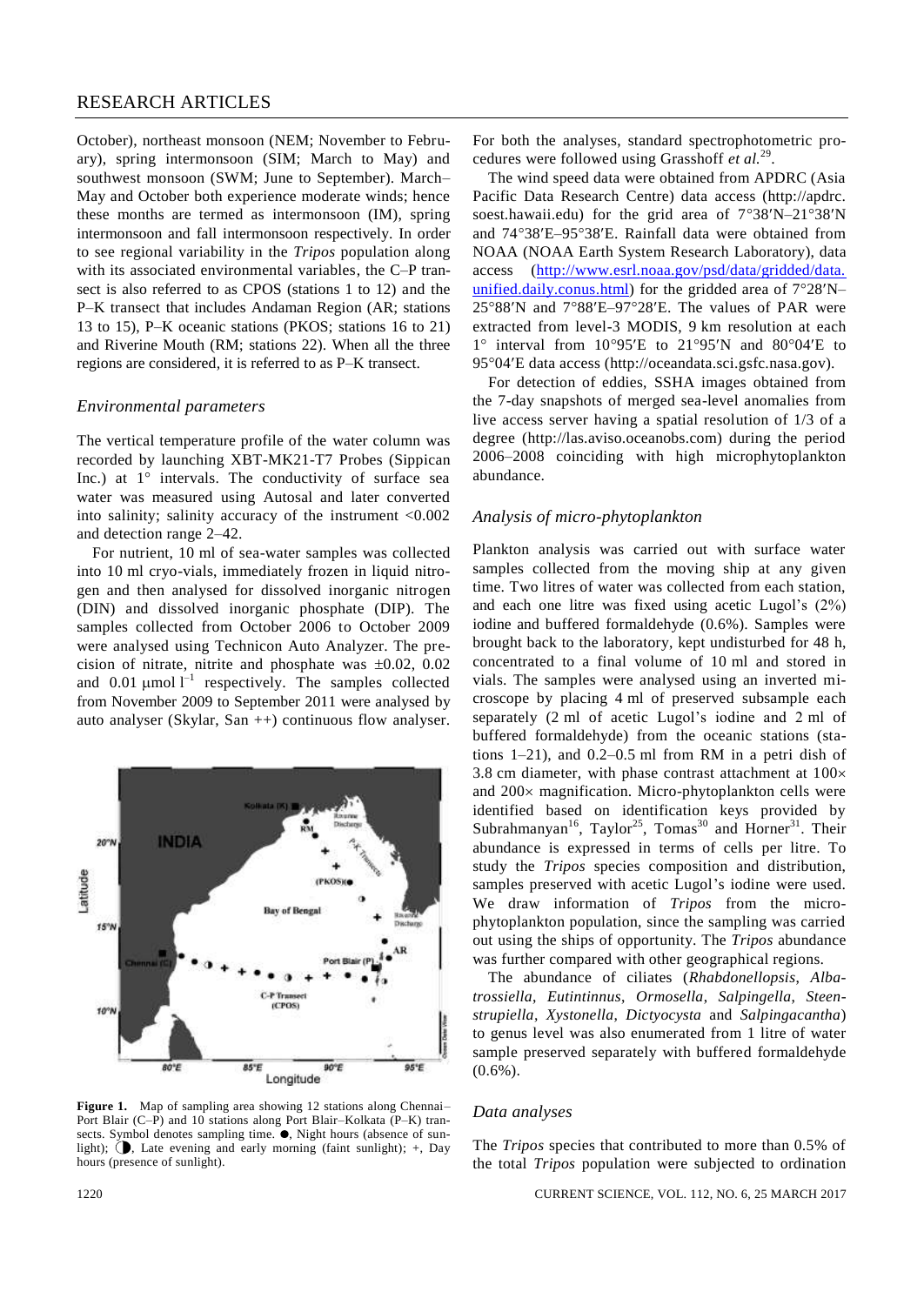| Chennai to Port Blair    | Code            | Chennai to Port Blair    | Code             |
|--------------------------|-----------------|--------------------------|------------------|
| 25/10/2006 to 28/10/2006 | O <sub>6</sub>  | 26/11/2010 to 29/11/2010 | N10              |
| 11/11/2006 to 16/11/2006 | N <sub>6</sub>  | 16/02/2011 to 19/02/2011 | F11              |
| 07/12/2006 to 09/12/2006 | D <sub>6</sub>  | 09/05/2011 to 12/05 2011 | MY11             |
| 02/01/2007 to 04/01/2007 | JN7A            | 20/09/2011 to 23/09/2011 | S <sub>11</sub>  |
| 27/01/2017 to 30/01/2017 | JN7B            |                          |                  |
| 26/02/2007 to 01/03/2007 | F7              | Port Blair to Kolkata    | Code             |
| 04/04/2007 to 06/04/2007 | A7A             | 03/11/2006 to 05/11/2006 | N <sub>6</sub> A |
| 25/04/2007 to 27/04/2007 | A7B             | 23/11/2006 to 25/11/2006 | N <sub>6</sub> B |
| 28/05/2007 to 30/05/2007 | MY7             | 16/01/2007 to 19/01/2007 | JN7              |
| 26/06/2007 to 29/06/2007 | J7              | 13/02/2007 to 15/02/2007 | F7               |
| 21/07/2007 to 23/07/2007 | JU7             | 02/03/2007 to 04/03/2007 | M <sub>7</sub>   |
| 31/08/2007 to 03/09/2007 | S7              | 12/04/2007 to 14/04/2007 | A7               |
| 05/10/2007 to 08/10/2007 | O <sub>7</sub>  | 02/05/2007 to 04/05/2007 | MY7              |
| 09/11/2007 to 12/11/2007 | N7              | 05/06/2007 to 08/06/2007 | J7               |
| 14/12/2007 to 17/12/2007 | D <sub>7</sub>  | 06/07/2007 to 10/07/2007 | JU7A             |
| 12/01/2008 to 14/01/2008 | J8              | 24/07/2007 to 26/07/2007 | JU7B             |
| 24/02/2008 to 26/02/2008 | F8              | 07/09/2007 to 09/09/2007 | S7               |
| 24/03/2008 to 26/03/2008 | M8              | 20/10/2007 to 23/10/2007 | O7               |
| 14/04/2008 to 16/04/2008 | A8              | 18/11/2007 to 21/11/2007 | N7               |
| 08/05/2008 to 09/05/2008 | MY8             | 19/12/2007 to 21/12/2007 | D7               |
| 18/07/2008 to 21/07/2008 | JU8             | 18/01/2008 to 21/01/2008 | JN8              |
| 21/08/2008 to 23/08/2008 | AU8             | 08/03/2008 to 11/03/2008 | F8               |
| 18/09/2008 to 20/09/2008 | S8              | 18/04/2008 to 24/04/2008 | A8               |
| 27/10/2008 to 30/10/2008 | O <sub>8</sub>  | 13/05/2008 to 16/05/2008 | MY8              |
| 10/11/2008 to 13/11/2008 | N <sub>8</sub>  | 28/08/2008 to 30/08/2008 | AU8              |
| 25/12/2008 to 27/12/2008 | D <sub>8</sub>  | 25/09/2008 to 28/09/2008 | S8               |
| 13/01/2009 to 16/01/2009 | JN9             | 05/11/2008 to 07/11/2008 | N8               |
| 18/02/2009 to 21/02/2009 | F <sub>9</sub>  | 06/01/2009 to 08/01/2009 | JN9A             |
| 18/03/2009 to 21/03/2009 | M <sub>9</sub>  | 26/01/2009 to 28/01/2009 | JN9B             |
| 16/04/2009 to 19/04/2009 | A <sub>9</sub>  | 24/03/2009 to 27/03/2009 | M <sub>9</sub>   |
| 06/06/2009 to 09/06/2009 | J9              | 20/04/2009 to 23/04/2009 | A <sub>9</sub>   |
| 10/07/2009 to 12/07/2009 | JU9             | 12/06/2009 to 14/06/2009 | J9               |
| 13/08/2009 to 16/08/2009 | AU9             | 17/07/2009 to 20/07/2009 | JU <sub>9</sub>  |
| 12/09/2009 to 13/09/2009 | S9              | 20/08/2009 to 22/08/2009 | AU9              |
| 14/10/2009 to 17/10/2009 | O9              | 21/09/2009 to 24/09/2009 | S <sub>9</sub>   |
| 09/11/2009 to 12/11/2009 | N <sub>9</sub>  | 21/10/2009 to 24/10/2009 | O <sub>9</sub>   |
| 26/12/2009 to 28/12/2009 | D <sub>9</sub>  | 19/11/2009 to 21/11/2009 | N <sub>9</sub>   |
| 22/01/2010 to 25/01/2010 | <b>JN10</b>     | 28/01/2010 to 31/01/2010 | J <sub>N10</sub> |
| 17/02/2010 to 20/02/2010 | F10             | 25/03/2010 to 27/03/2010 | M10              |
| 20/03/2010 to 23/03/2010 | M10             | 31/05/2010 to 03/06/2010 |                  |
| 21/04/2010 to 23/04/2010 | A10             | 25/07/2010 to 27/07/2010 | J10<br>JU10      |
|                          |                 |                          |                  |
| 24/05/2010 to 27/05/2010 | MY10            | 04/10/2010 to 07/10/2010 | O10              |
| 21/07/2010 to 24/07/2010 | <b>JU10</b>     | 28/02/2011 to 02/03/2011 | M11              |
| 22/09/2010 to 26/09/2010 | S <sub>10</sub> | 29/09/2011 to 01/10/2011 | S <sub>11</sub>  |

**Table 1.** Details of sampling dates (DD/MM/YYYY) with their respective codes sampled for 48 months along the Chennai to Port Blair route and for 38 months along the Port Blair to Kolkata route from October 2006 to September 2011

analysis. The relationship among *Tripos*, ciliates and environmental parameters (sea-surface temperature (SST), sea-surface salinity (SSS), DIN, DIP, wind speed, rainfall and PAR) was evaluated separately for CPOS, and P–K transect by performing canonical correspondence analysis (CCA), CANOCO version 4.5 (ref. 32). An automatic selection, on seven environmental variables was performed, and using a Monte Carlo permutation test and statistical significance of each variable was tested under the reduced model with 999 permutations. Only those stations were considered for which physicochemical data was available.

# **Results**

# *Hydrography*

Along CPOS, low SST  $(26.1-29.9^{\circ}C)$  was observed during monsoon (NEM and SWM) and relatively higher during SIM and FIM  $(28.2-31.0^{\circ}\text{C})$ . Along the P–K transect (PKOS, AR and RM), low SST was observed during NEM  $(24.3-30.0^{\circ}\text{C})$  and relatively higher values during FIM, SIM and SWM (27.9-30.9 $^{\circ}$ C). The SST was lowest during NEM (irrespective of the region), and this trend was observed in all the five years. The CPOS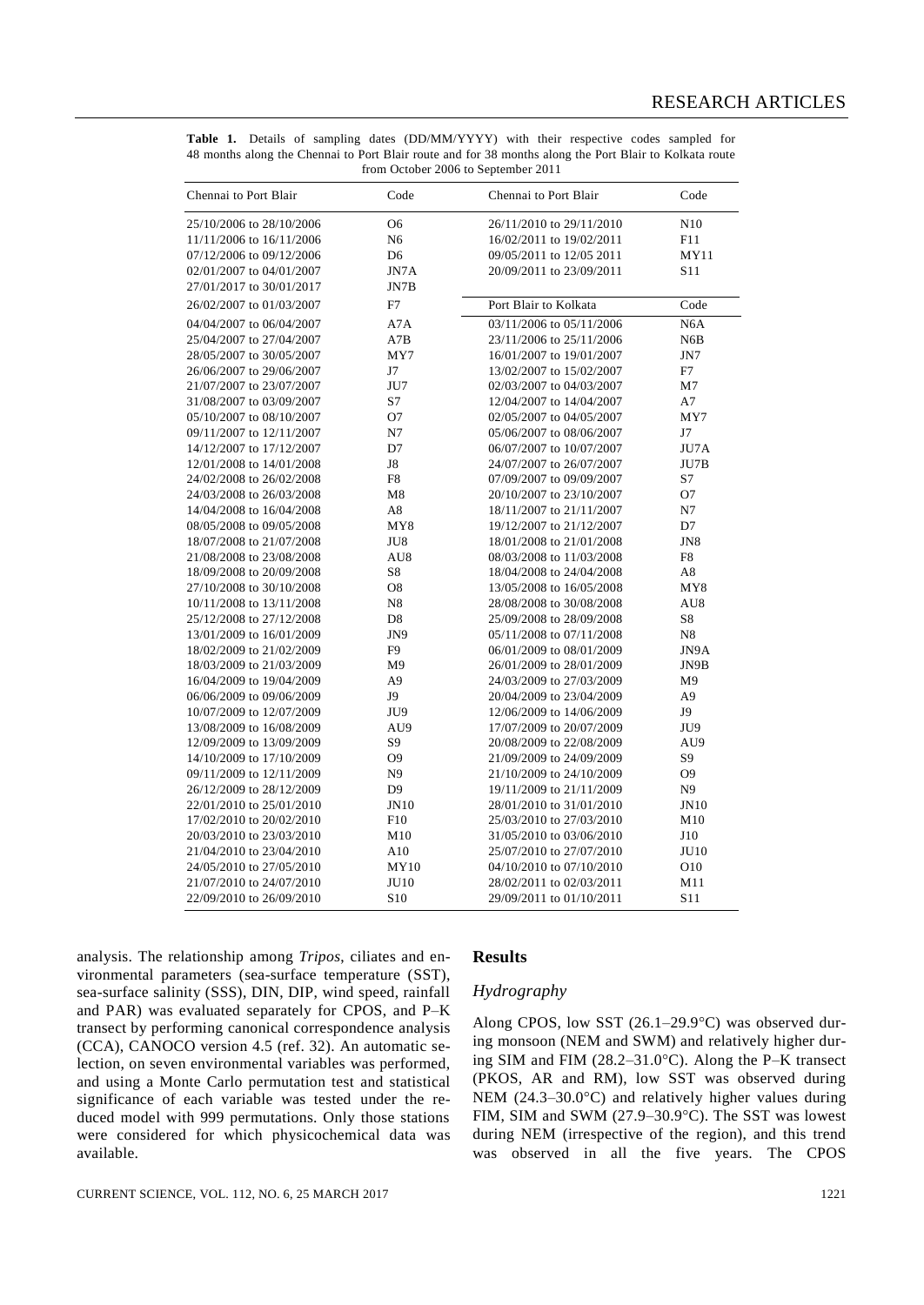comprises of stations that are away from riverine influence, whereas AR and RM are closer to the Irrawaddy and Ganges–Brahmaputra river basins. The SSS was relatively high in CPOS  $(29.2-34.4)$  when compared to P–K transect (25.7–34.4). Low SSS was observed during SWM, especially in RM and was relatively high during SIM and FIM [\(Tables S1–S3, see Supplementary Materi](http://www.currentscience.ac.in/Volumes/112/06/1219-suppl.pdf)al [online\)](http://www.currentscience.ac.in/Volumes/112/06/1219-suppl.pdf).

Nutrient concentrations in the surface waters of the BoB were below detectable range for most part of the year, especially during SIM. In CPOS, maximum concentration of DIN and DIP was observed on some occasion during the monsoons, and was up to 3.02 and 2.88  $\mu$ mol  $I^{-1}$ . In PKOS, it was in par with CPOS. However, in AR and RM it was noticed that the concentration was up to 4.23  $\mu$ mol  $I^{-1}$  for DIN and 3.08  $\mu$ mol  $I^{-1}$  for DIP (Table [S1–S3, see Supplementary](http://www.currentscience.ac.in/Volumes/112/06/1219-suppl.pdf) Material online).

The variations in wind speed and PAR in all the four regions are presented in [Tables S1–S3](http://www.currentscience.ac.in/Volumes/112/06/1219-suppl.pdf) (see Supplementary [Material](http://www.currentscience.ac.in/Volumes/112/06/1219-suppl.pdf) online). In all the regions, high wind speed was recorded during the SWM, followed by NEM, whereas low wind speed was recorded during IM. PAR was also high during IM, and low during SWM and NEM.

Rainfall showed a different pattern. High precipitation was noticed during SWM and NEM in the entire CPOS, whereas during SWM it was observed in the P–K transect [\(Tables S1–S3, see Supplementary](http://www.currentscience.ac.in/Volumes/112/06/1219-suppl.pdf) Material online). However, we could also see the intra-annual variation, where rainfall was also recorded during SIM in the stations of AR.

Based on the SSHA mesoscale eddy was identifiable on 4 occasions. The first eddy had a centre at  $13^{\circ}00'$ N lat. and 83°00'E long. The second eddy had a centre at  $18°50'$ N and  $87°00'E$ . The third and fourth had a centre at 16°00'N and 85°00'E and 13°00'N and 83°00'E (Table S4, Figure S1 *a*–*d*[, see Supplementary Material](http://www.currentscience.ac.in/Volumes/112/06/1219-suppl.pdf) online).

#### *Micro-phytoplankton community and abundance*

Total micro-phytoplankton abundance varied from 25 to  $6.3 \times 10^4$  cells  $l^{-1}$  along the CPOS transect and 30 to  $2.7 \times 10^5$  cells  $1^{-1}$  along the P–K transect. The highest abundance was observed during SWM followed by NEM. However, at AR and RM the abundance was also high during SIM and FIM (Figure 2 *a* and *d*). The trend was opposite in the case of dinoflagellates, except at RM and AR (Figure 2 *b* and *e*). Diatoms were the dominant group with respect to their numbers, whereas dinoflagellates was the highest with respect to its taxonomic composition (data not shown). Apart from diatoms and dinoflagellates, high numbers of ciliates were also encountered in the AR and RP. Their abundance varied from 5 to 200 cells  $I^{-1}$ along CPOS and up to 1000 cells  $l^{-1}$  along RM (Figure 2 *c* and *f* ).

#### *Tripos species composition and community structure*

*Tripos* abundance varied from 5 to 125 cells  $I^{-1}$  along the CPOS and up to 280 cells  $l^{-1}$  along the P–K transect (Figure 3 *a* and *b*). Altogether 40 species of *Tripos* were recorded, of which 29 were common to the two transect (Table 2). It was also noticed that 10 species were exclusively found along the C–P and 1 species along the P–K transect [\(Figures S2 and S3, Tables S5–S8, see Supple](http://www.currentscience.ac.in/Volumes/112/06/1219-suppl.pdf)[mentary Material online\)](http://www.currentscience.ac.in/Volumes/112/06/1219-suppl.pdf). Along the CPOS, maximum abundance of *Tripos* was noticed at station 5 during FIM and SIM, and at station 7 during NEM, whereas along the P–K transect the highest abundance was observed in the RM during SWM–IV then followed by SIM. In addition, *T. furca*, *T. fusus*, *T. muelleri* and *T. lineatus* having the potential to form blooms were also encountered.

# *Tripos distribution in the C–P and P–K transects*

*Tripos* abundance along the CPOS showed inter- and intra-annual variations as illustrated in Figure 3 *a* and *b*. The highest abundance  $(125 \text{ cells } l^{-1})$  was observed during FIM (October 2007 and October 2008), and the abundance was low during October 2006 and October 2009  $(40 \text{ cells } 1^{-1})$ . During November, which is a northeast monsoon month, *Tripos* was widely distributed.

During the later stage of SIM, abundance was high and reached up to 60 cells  $1^{-1}$ , and these high numbers continued in the initial stages of SWM and decreased at the end of SWM. On an inter-annual scale, September 2010 was an exception yielding high numbers.

Along the P–K transect, irrespective of the seasons, maximum abundance was recorded at RM, followed by AR, and ranged from 100 to 280 cells  $1^{-1}$ . In PKOS, the cell abundance was on par with CPOS (Figure 3 *b*).

# *Comparison of Tripos with different biogeographical regions*

A comparison of the *Tripos* abundance in different regions of the oceans is provided in Table 3. In the open ocean the abundance is generally low. Higher abundance of *Tripos* population have been reported from the Sagami Bay, Buyukcekmece Bay and Chesapeake Bay and have been related to nutrient regeneration (decay of *Noctiluca scintillans*), higher DIN concentration (up to 10.79  $\mu$ mol  $I^{-1}$ ) and availability of feed *Strobilidium* spp. in the Chesapeake Bay.

# *Influence of environmental characteristics on the distribution of Tripos*

The CCA was used to link the distribution of *Tripos* species to environmental variables. The orientation and arrow lengths shown in Figure 4 *a* and *b* (environmental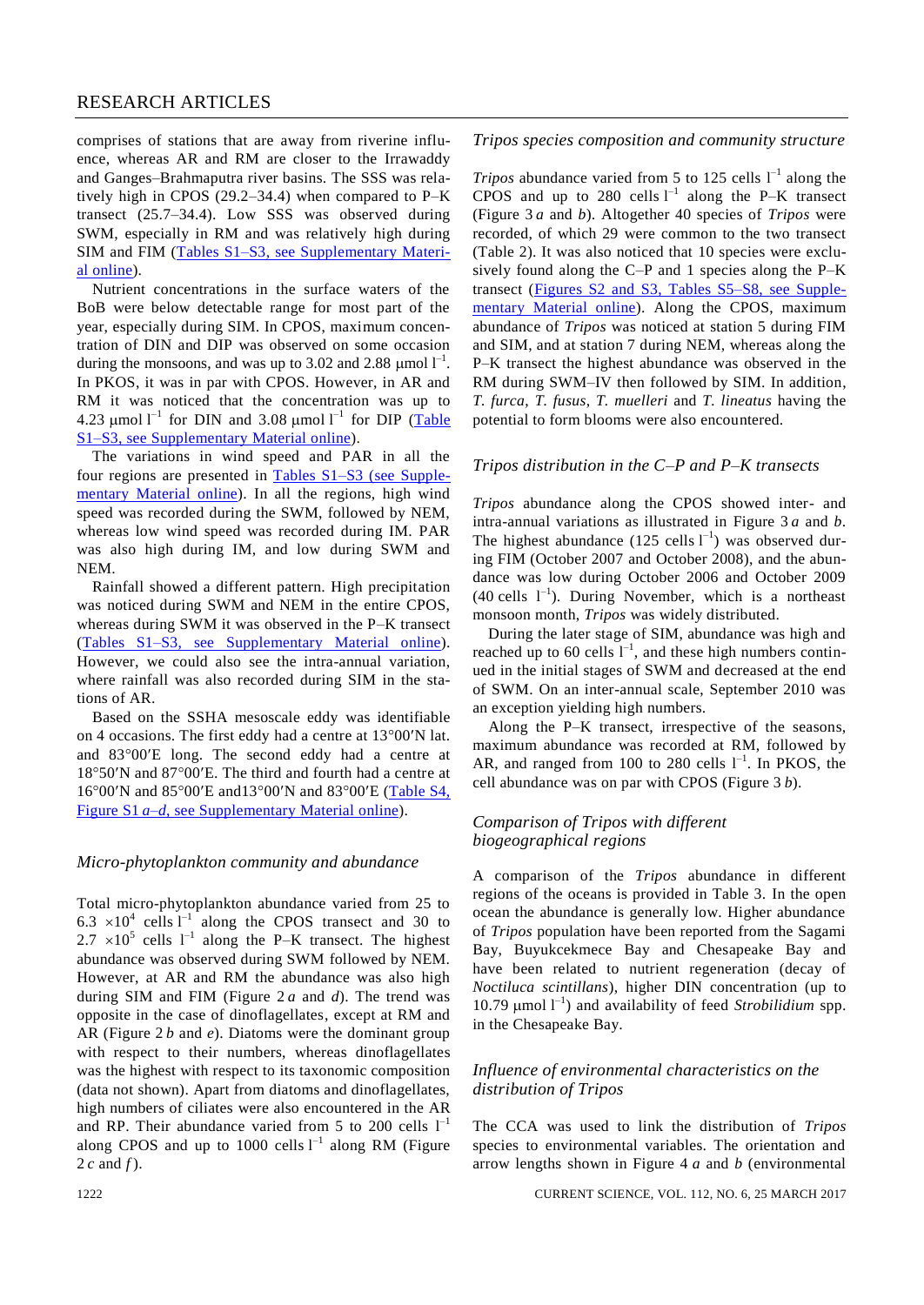

**Figure 2a–f.** Spatio-temporal variation of micro-phytoplankton  $(a, d)$ , dinoflagellate  $(b, e)$  and ciliates  $(c, f)$ , abundance along the CPOS and P–K transect. The  $log(x + 1)$  transformed abundance values are used in the plot. + denotes presence of the taxa at sampled stations. \* denotes the stations sampled where ciliates were not recorded. The sampling dates with their respective codes along the CPOS and P–K transect are provided in Table 1.

CURRENT SCIENCE, VOL. 112, NO. 6, 25 MARCH 2017 1223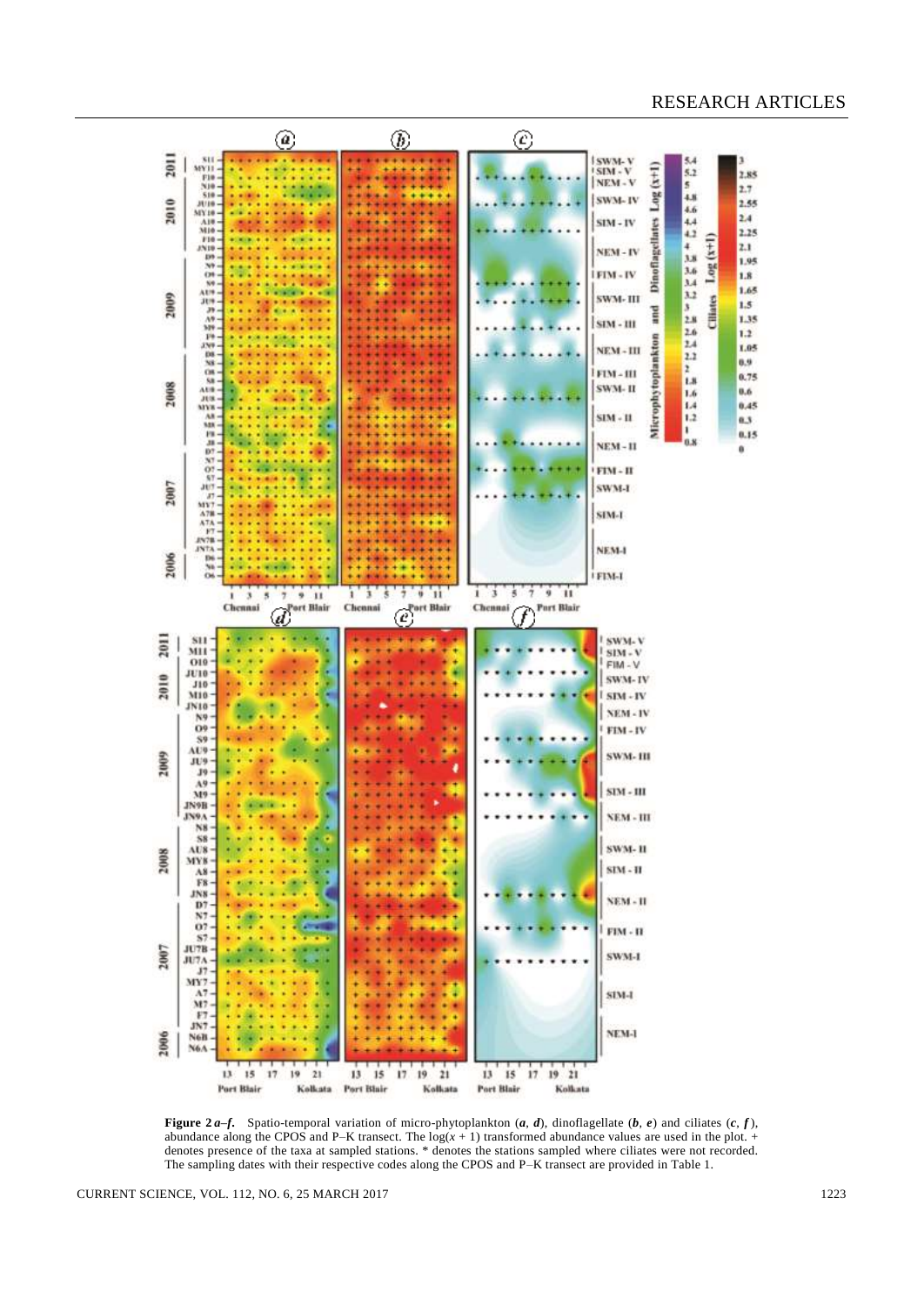# RESEARCH ARTICLES



**Figure 3***a*, *b*. Spatio-temporal variation of *Tripos* along the CPOS (*a*) and P–K transect (*b*). The  $log(x + 1)$ transformed abundance values were used in the plot. The sampling dates with its respective codes along the CPOS and P–K transect are provided in Table 1.

variables) indicate their relative importance and approximate correlation to the axes. Arrows point in the direction of increase of the environmental gradient. Based on automatic selection and Monte Carlo permutation test of the total 7 environmental variables, SST and SSS was statistically significant in CPOS and P–K transect [\(Tables S9a](http://www.currentscience.ac.in/Volumes/112/06/1219-suppl.pdf) [and S10a, see Supplementary Material](http://www.currentscience.ac.in/Volumes/112/06/1219-suppl.pdf) online).

In the CPOS, CCA results showed that 10.74% of the total inertia (2.1%) in the species data could be explained by environmental variables (Figure 4 *a*). The CCA axes 1 and 2 (eigenvalues of 0.09 and 0.05 respectively) explained cumulative variance (49.5%) of the relation of species–environmental variables [\(Table S9, see Supple](http://www.currentscience.ac.in/Volumes/112/06/1219-suppl.pdf)[mentary Material](http://www.currentscience.ac.in/Volumes/112/06/1219-suppl.pdf) online). Based on the intersect correlation of environmental variables with the CCA axis, we could notice, *T. fusus*, *T. candelabrus* and *T. deflexus*  preferred moderate to higher DIN concentration, whereas *T. trichoceros* preferred higher DIP*. T. karstenii* and *T. kofoidii* preferred higher rainfall, whereas *T. longirostrus*, *T. extensus* and *T*. *inflatus* preferred low SST. *T. furca* was not seen to be influenced by any of the environmental variables.

In the P–K transect, CCA results showed 3.9% of the total inertia (11.8%) in the *Tripos* was explained by environmental variables (Figure 4 *b*). The CCA axes 1 and 2 (eigenvalues of 0.27 and 0.09 respectively) explained 70.6% of the environmental variables [\(Table S10, see](http://www.currentscience.ac.in/Volumes/112/06/1219-suppl.pdf)  [Supplementary](http://www.currentscience.ac.in/Volumes/112/06/1219-suppl.pdf) Material online). Based on the intersect correlation of environmental variables with the CCA axis, we could notice that the cosmopolitan forms which are most dominant (*T. furca*, *T. fusus* and *T. horridus* preferred higher DIN, DIP, rainfall, photosynthetic active radiation and wind speed). The open ocean forms (*T. extensus*, *T. macroceros*, *T. schmidtii*, *T. inflatus* and *T. declinatus*) preferred higher SSS and SST.

#### **Discussion**

The BoB is characterized by unique features such as seasonally reversing monsoon winds that blow during May–September from the southwest and during November–February from the northeast, March–April and October (IM) being the months of transition phase with weak winds<sup>28</sup>. The bay is also known for its enormous fresh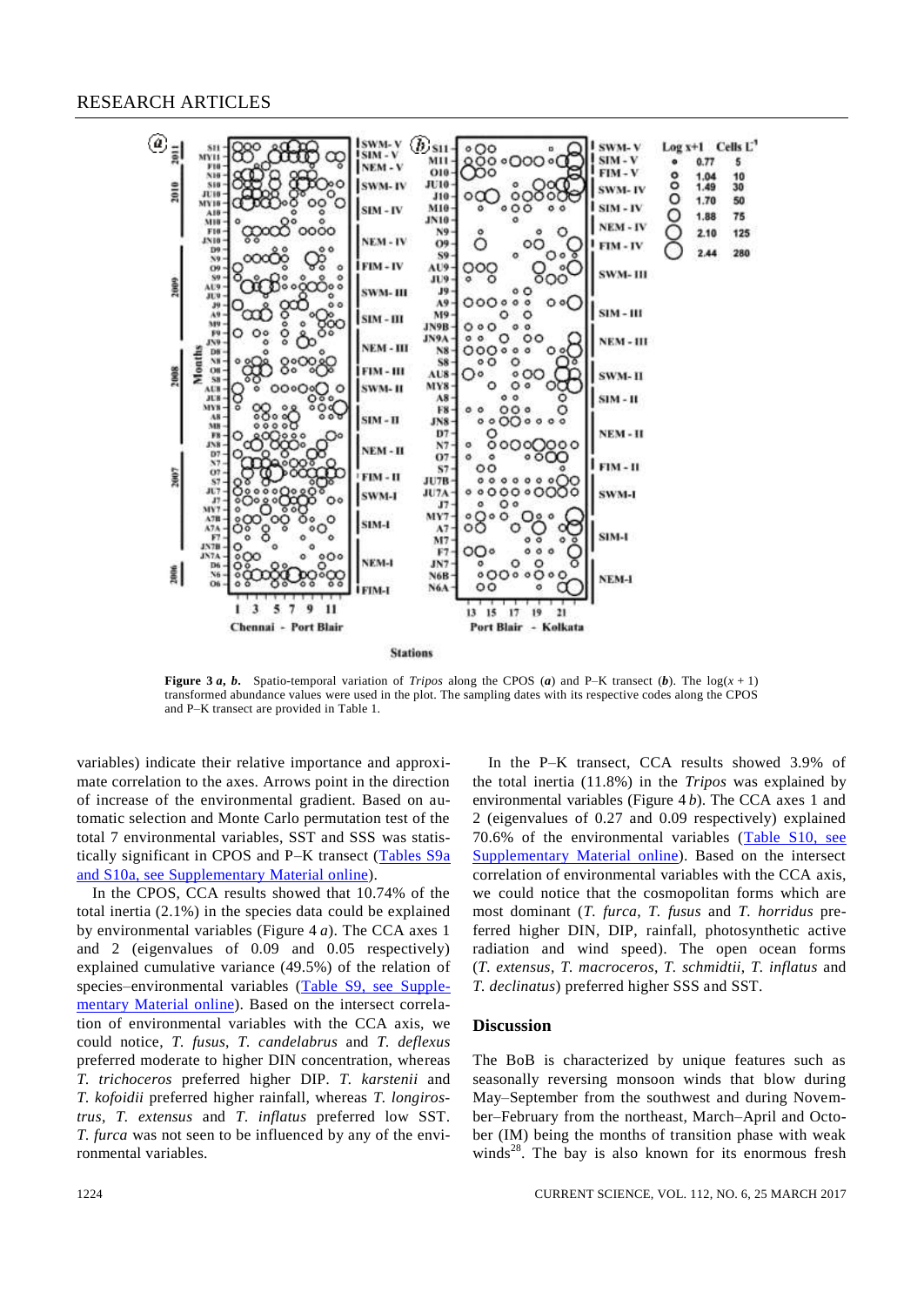| Taxa                                            | CCA codes   | $C-P$        | $P-K$         |
|-------------------------------------------------|-------------|--------------|---------------|
| Tripos arietinus (Cleve 1900)                   | ar          | $5 - 10(4)$  | 5(3)          |
| Tripos azoricus (Cleve 1900)                    | az          | 5(3)         | $5 - 10(4)$   |
| Tripos belone (Cleve 1900)*                     | be          | 5(1)         |               |
| Tripos boehmii (H. W. Grahm & Bronik 1944)      | bh          | 5(1)         | 10(1)         |
| Tripos brevis (Ostenf. & Johannes Schmidt 1901) | br          | $5 - 15(24)$ | $5 - 10(5)$   |
| Tripos candelabrus (Ehrenb. 1859)               | ca          | $5 - 20(4)$  | 10(1)         |
| Tripos concilians (Jorg. 1920)*                 | cc          | 5(2)         |               |
| Tripos contortus (Gourret 1883)                 | $_{\rm co}$ | 5(2)         | 5(1)          |
| Tripos declinatus (G. Karst. 1911)              | de          | $5 - 20(75)$ | $5 - 10(35)$  |
| Tripos deflexus (Kof. 1907)                     | df          | $5 - 10(10)$ | $5 - 20(3)$   |
| Tripos dens (Ostenf. & Johannes Schmidt 1901)   | dn          | $5 - 20(3)$  | $5 - 15(7)$   |
| Tripos digitatus (F. Schutt 1895)*              | di          | $5 - 10(3)$  |               |
| Tripos extensus (Gourret 1883)                  | ex          | $5 - 20(14)$ | $5 - 20(5)$   |
| Tripos euarcuatus (Jorg 1920)*                  | eu          | 5(1)         |               |
| Tripos furca (Ehrenb. 1834)                     | fr          | $5 - 40(76)$ | $5 - 240(65)$ |
| Tripos fusus (Ehrenb. 1834)                     | fu          | $5 - 25(69)$ | $5 - 40(47)$  |
| Tripos hexacanthus (Gourret 1883)*              | hex         | 5(3)         |               |
| Tripos horridus (Cleve 1897)                    | hr          | $5 - 30(35)$ | $5 - 60(23)$  |
| Tripos incisus (G. Karst. 1906)*                | inc         | 5(1)         |               |
| Tripos inflatus (Kof. 1907)                     | inf         | $5 - 10(17)$ | $5-15(14)$    |
| Tripos karstenii (Pavill. 1907)*                | kar         | 5(5)         |               |
| Tripos kofoidii (Jorg. 1911)                    | kof         | 5(5)         | 20(1)         |
| Tripos lineatus (Ehrenb. 1854)                  | lin         | $5 - 20(17)$ | $5 - 10(5)$   |
| Tripos limulus (C.H.G. Pouchet 1883)*           | lim         | 5(1)         |               |
| Tripos longirostrus (Gourret 1883)              | lon         | $5 - 10(9)$  | 5(3)          |
| Tripos lunula (Schimper 1900 ex G. Karst. 1906) | lu          | 5(1)         | 5(1)          |
| <i>Tripos macroceros</i> (Ehrenb. 1840)         | mac         | $5 - 10(13)$ | $5 - 15(5)$   |
| Tripos massiliensis (Gourret 1883)              | mes         | $5 - 15(5)$  | 5(2)          |
| Tripos minutus (Jorg. 1920)*                    | min         | 5(2)         |               |
| Tripos muelleri (Bory 1825)                     | tri         | $5 - 20(21)$ | $5 - 15(5)$   |
| Tripos muelleri var. atlanticus (Ostenf. 1903)  | tra         | 5(5)         | $5 - 20(4)$   |
| Tripos pentagonus (Gourret 1883)                | pen         | $5-15(26)$   | $5 - 10(11)$  |
| Tripos pulchellus (Schrod. 1911)                | pul         | 5(1)         | 5(2)          |
| Tripos ranipes (Cleve 1900)*                    | ran         | $5 - 25(3)$  |               |
| Tripos schmidtii (Jorg. 1911)                   | sc          | $5 - 20(18)$ | $5-15(6)$     |
| Tripos setaceus (Jorg. 1911)**                  | se          |              | 5(2)          |
| Tripos symmetricus (Pavill 1905)                | sy          | 5(1)         | 5(1)          |
| Tripos teres (Kof. 1907)                        | te          | $5-15(61)$   | $5 - 20(22)$  |
| Tripos trichoceros (Ehrenb. 1859)               | trh         | $5 - 20(25)$ | $5 - 100(18)$ |
| Tripos vulture (Cleve 1900)                     | vu          | $5 - 10(6)$  | 5–80 (10)     |

**Table 2.** List of *Tripos* species recorded along the C–P and P–K transects from October 2006 to September 2011

Values outside the brackets indicate variation in cell numbers (cells  $1^{-1}$ ) and those inside the brackets indicate the number of occurrences. \* and \*\* indicate species which were exclusively recorded in the C–P and P–K transects respectively. CCA codes for the species are also indicated,

water influx (riverine discharge and precipitation), vertical stratification, low light (due to cloud cover and silt), and low nutrients $^{33,34}$ . Under such environmental settings, only those organisms that have developed an alternate mechanism for switching mode of nutrition have the efficiency to cope up in an oligotrophic environment. Studies indicate that dinoflagellates thrive well in low nutrient condition through a wide range of nutritional modes  $35,36$ . The present study revealed that in the BoB, genus *Tripos*  is known to be widespread in its distribution.

In earlier studies (Pacific and NW Mediterranean) $8,12$ large volume of water  $(-701)$  was utilized to enumerate *Tripos* and their abundance quantified was in the range of  $0-24$  cells  $1^{-1}$ . In this study we utilized only one litre of

surface water sample. Inspite of this limited volume the numbers are comparatively higher  $(5-280 \text{ cells } l^{-1})$  than that observed in the Pacific and Mediterranean. In this study, we covered spatial (CPOS, PKOS, AR and RM) and seasonal (FIM, NEM, SIM and SWM) variations in the distribution of *Tripos* species. The stations of CPOS and PKOS are in the open ocean, and the AR and RM are more restricted to riverine discharge. Though all the four regions are influenced by seasonally reversing monsoons, the hydrographic settings (changes brought by variations in SSS) in these transects are different. In AR and RM, the main factors are precipitation and riverine discharge; Irrawady basin and Hooghly–Ganga estuarine complex are the major sources of freshwater influx $37$ . In the CPOS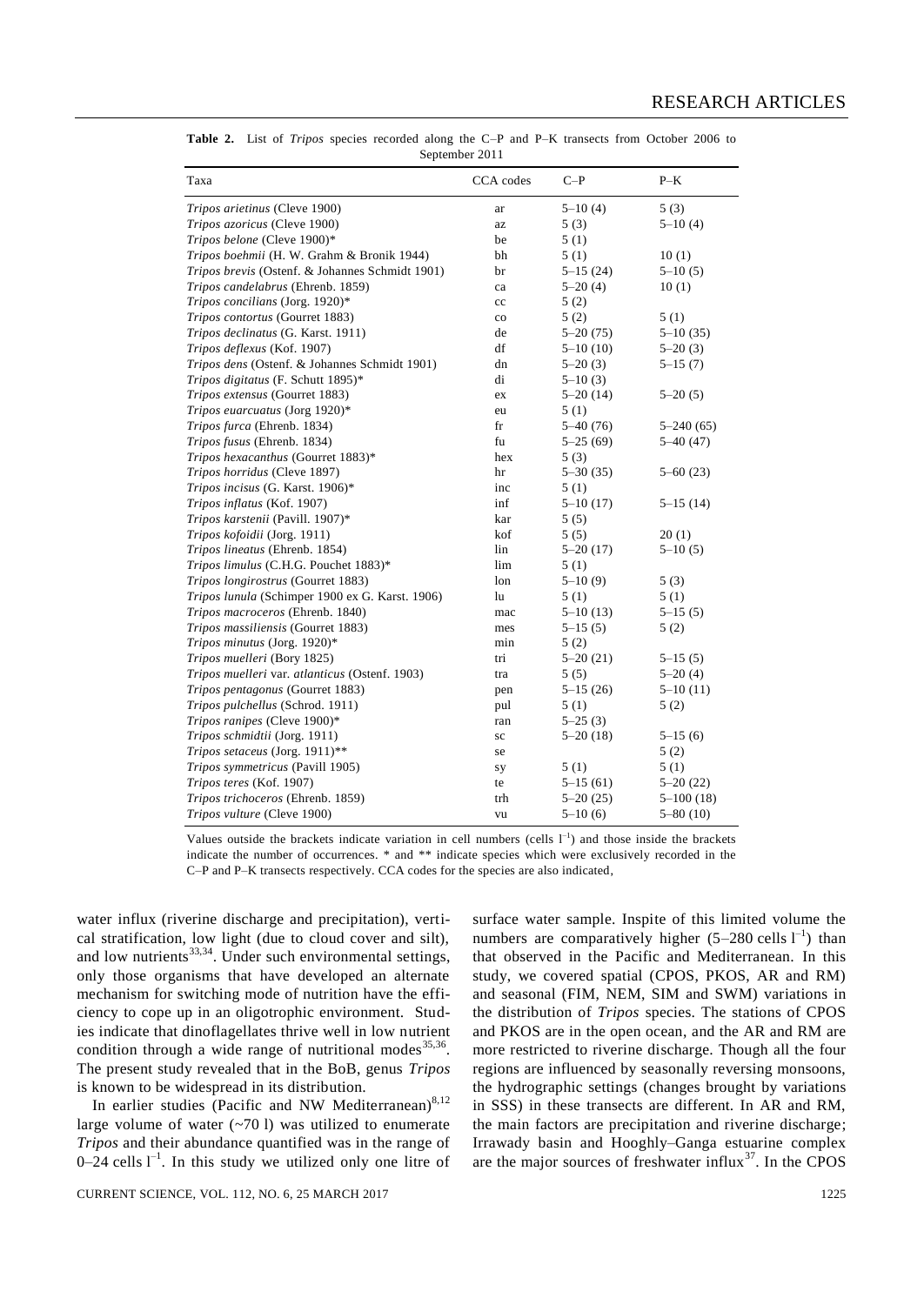# RESEARCH ARTICLES

**Table 3.** Comparison of *Tripos* abundance and the two most dominant forms (*T. furca* and *T. fusus*) from different geographical regions

|               |                                          | Cell abundance                       |                            |                            |           |
|---------------|------------------------------------------|--------------------------------------|----------------------------|----------------------------|-----------|
| Ocean/sea     | Locality                                 | <i>Tripos</i> spp.<br>cells $m^{-3}$ | T. furca<br>cells $m^{-3}$ | T. fusus<br>cells $m^{-3}$ | Reference |
| Indian        | Bay of Bengal                            |                                      | $0 - 2 \times 10^{4}$      | $0 - 2 \times 10^{4}$      | 23        |
| Indian        | Cochin backwaters                        | $1.8 - 2 \times 10^3$                |                            |                            | 48        |
| Indian        | Jakartha Bay                             | $5.1 \times 10^{5}$                  |                            |                            | 49        |
| Indian        | Northwestern Red Sea                     |                                      | 70-100,000                 |                            | 50        |
| Pacific       | Sagami Bay                               |                                      | $7.5 \times 10^{7}$        | $1.1 \times 10^{7}$        | 40        |
| Pacific       | Sagami Bay                               |                                      | $1.4 \times 10^{7}$        | $4.9 \times 10^{7}$        | 41        |
| Pacific       | North Pacific Central gyre               | 166-2399                             | $0 - 38$                   | $0 - 5.5$                  | 7         |
| Pacific       | Eastern North Pacific                    | 2000-22,000                          |                            |                            | 8         |
| Pacific       | Tropical Central Pacific                 | 48,000-108,000                       | 12,000-24,000              | $40 \times 10^3$           | 51        |
| Mediterranean | Büyükçekmece Bay, Sea of Marmara         |                                      | $5000 \times 10^{3}$       |                            | 52        |
| Mediterranean | East-west transects of the Mediterranean |                                      | $1.4 - 1.6 \times 10^5$    | 17,000-230,000             | 53        |
| Mediterranean | Mediterranean Gulf of Kalloni            |                                      | $2.84 \times 10^{6}$       | $2.1 \times 10^{6}$        | 54        |
| Mediterranean | Ligurian sea                             | 24,000                               |                            |                            | 12        |
| Mediterranean | Northwest Mediterranean                  | 834-3734                             |                            |                            | 55        |
| Atlantic      | Chesapeake Bay                           |                                      | $7 - 480 \times 10^6$      |                            | 56        |
| Atlantic      | East coast of USA                        |                                      | 10,000                     | 70,000                     | 57        |
| Atlantic      | English Channel and North Sea            | $90 \times 10^6$                     |                            |                            | 58        |
| Arctic        | Barent and Karas Sea                     | $10 - 500 \times 10^3$               |                            |                            | 59        |
| Atlantic      | Brazil-Malvinas confluence region        |                                      | $0 - 20,000$               | $0 - 20,000$               | 60        |

and PKOS, precipitation is the main source of salinity variation. The prevailing mesoscale eddies in the CPOS are also known for high biological production<sup>38</sup>. Observations in this study indicate that the influence of eddies is restricted to upper 30 m of water column. Under such conditions, we observed distinct seasonality in the timing of occurrence of *Tripos.*

The number of species encountered was relatively higher along the CPOS than along the P–K transect. Most of the species recorded in the two transects (16 species; present during all four seasons) were widespread in the Bay, of which 15 species along C–P and four along P–K were noticed in all the four seasons. Among them, two species (*T. furca* and *T. fusus*) were dominant in both the transects [\(Tables S5–S8, Figures S2 and S3, see Supplementary](http://www.currentscience.ac.in/Volumes/112/06/1219-suppl.pdf)  [Material online\)](http://www.currentscience.ac.in/Volumes/112/06/1219-suppl.pdf). Their dominance in these two contrasting environmental settings indicates that they can also tolerate a wide range of salinity (25–34). Investigations from the Sagami Bay, Japan, also showed similar results<sup>39-41</sup>. For example, *T. furca* was observed in salinities varying from 17 to 34 and *T. fusus* from 24 to 30. It was also observed that apart from low salinity, rainfall results in nutrient loading especially DIN into the coastal waters. In both field and laboratory studies densities and specific growth rates tend to increase with higher  $N : P$  ratios<sup>41</sup>. In our studies as indicated in CCA biplot, high number of *T. furca* was related to high DIN concentration (Figure 4 *b*).

The species that formed the second dominant group are *T. vultur*, *T. trichoceros*, *T. muelleri*, *T. teres*, *T. pentagonus*, *T. macroceros*, *T. longirostrus*, *T. lineatus*, *T. inflatus*, *T. horridus*, *T. extensus*, *T. deflexus* and *T. brevis*. Although these species were not found in relatively high numbers (except *T. tricoceros*) they were present during SWM, NEM, SIM and were absent during FIM [\(Figures](http://www.currentscience.ac.in/Volumes/112/06/1219-suppl.pdf)  [S2 and S3, see Supplementary Material online\)](http://www.currentscience.ac.in/Volumes/112/06/1219-suppl.pdf). In both the transects especially open ocean (CPOS and PKOS), the following species *T. lunula*, *T. contortus* and *T. candelabrus* were exclusively observed during the monsoon (SWM and NEM). The ten exclusive species observed along the C–P transect were found in very low numbers and occurrence (Table 2). These results indicate that they are purely oceanic forms with unique water mass characteristics and prevail mostly in less stratified water with a salinity range 31–34. Dodge and Marshall<sup>4</sup> have observed tolerance of some of these species (*T. gracilis* var. *symmetricus*, *T. karstenii* and *T. ranipes*) to a maximum of 28C. However, their occurrence in BoB indicates their tolerance to higher temperature  $(29-31^{\circ}C)$ .

Several physical factors such as wind, current, tidal flow and density gradient have been suggested to concentrate phytoplankton in specific areas and play an important role in its regulation<sup>42</sup>. Studies in the NE Atlantic Ocean have also shown distinct dinoflagellate community in two different current patterns<sup>10</sup>. The current along the east coast of India (EICC; East India coastal current) reverses seasonally during the monsoon. Its poleward phase is developed during March–April, and the equator phase begins as the SWM withdraws. The equatorward flow appears first in the north in September and by November it is present along the entire  $\text{const}^{43}$ . We could observe high wind speeds (11–15, 7–10 m/s) during June and November in CPOS and during July in PKOS, AR and RM. Since high density of *T. furca* is usually found in the coastal waters, its widespread occurrence in November in CPOS can be related to the influence of the above monsoon events.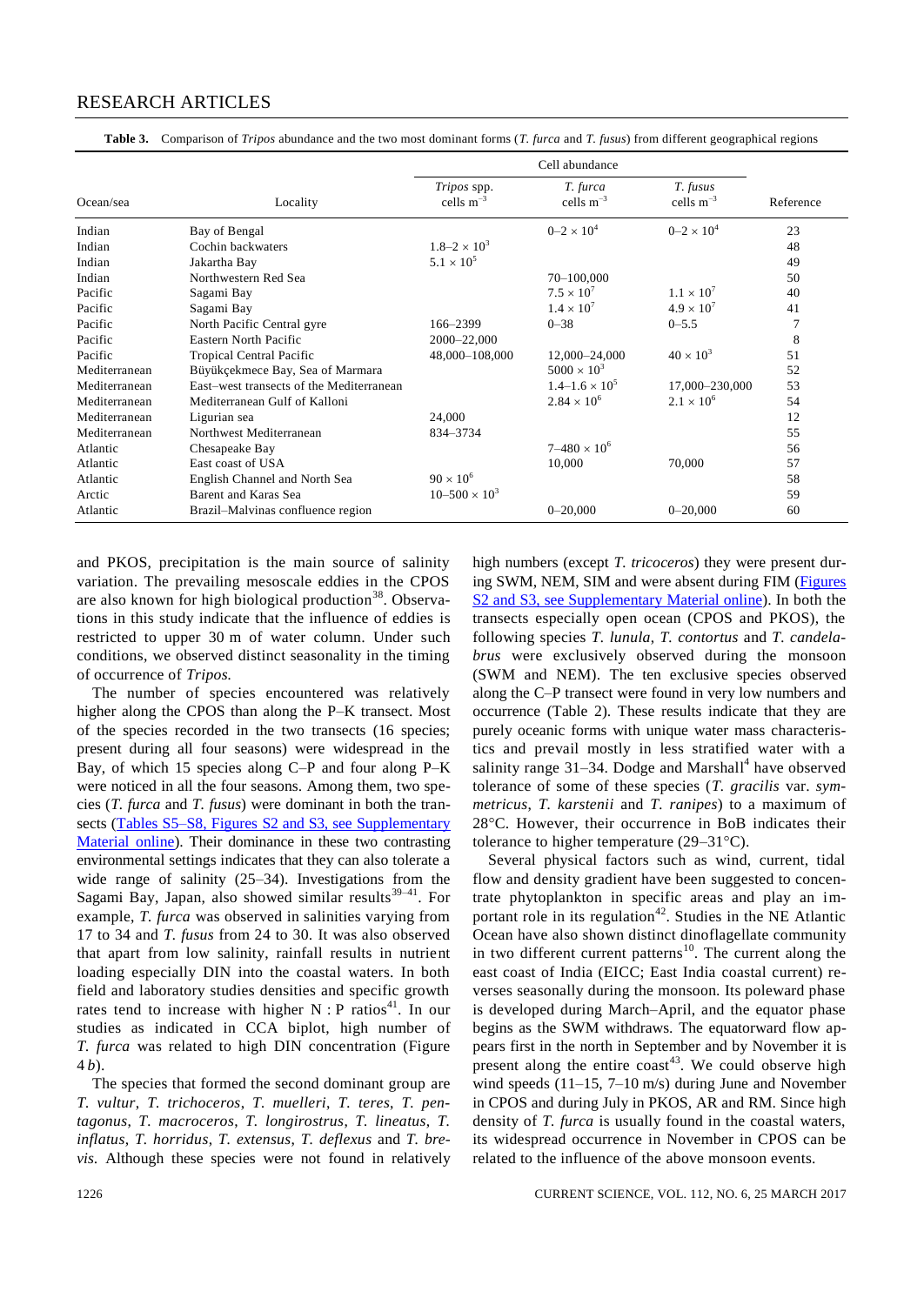

**Figure 4.** Ordination diagrams for CPOS (*a*), P–K transect (*b*), based on canonical correspondence analysis of *Tripos* and ciliates. The physicochemical variables (temperature, salinity, dissolved inorganic nitrogen, dissolved inorganic phosphorus, rainfall and PAR) ar e indicated by arrows. Species abbreviations are listed in Table 2.

During IM the nutrient concentrations were below detectable levels, whereas during SWM and NEM, they were in the detectable range which can be attributed to rainfall. The distribution of field population of *T. furca*  and *T. fusus* was positively related with DIN, DIP and increased wind speed<sup>44</sup>. We could also observe a similar trend with *T. furca* in BoB. However, the level of enrichment was considerably lower than that reported in the Sagami Bay. It is also evident from the CCA biplots (Figure 4 *a* and *b*), that one dominant form, i.e. *T. furca* persist under low DIN concentration, in the CPOS and the numbers tend to increase with elevated DIN in the stations of P–K transect.

The low numbers sustained in the oceanic stations can be attributed to species-specific nutrient adaptation using half-saturation constant  $(K<sub>s</sub>)$  and have been evaluated by several authors<sup>45–47</sup>.  $K_s$  describes the ability of a species to take up low concentration of nutrients and thus determine the minimum nutrient concentration in which the species can grow. Dinoflagellates have low  $K_s$  compared with diatoms and raphidophytes. It has been reported that the half saturation constant for *T. furca* and *T. fusus* is low (0.15  $\mu$ mol  $I^{-1}$ ) for phosphate and high for nitrate  $(0.44 \text{ \mu} \text{mol l}^{-1})^{44}$ . Field and laboratory results also suggested that *T. furca* and *T. fusus* have a competitive advantage against other algal species under low nutrient conditions because of their low  $K_s$  values.

#### **Conclusion**

Observation of spatio-temporal variation in the dinoflagellate community of BoB revealed that *Tripos* is present round the year and is widespread in occurrence. Amongst

the *Tripos* population, *T. furca* was the dominant form. The high numbers of *T. furca* recorded in AR, RM and in the C–P transect relate to the influence of monsoon, freshwater discharge and mesoscale eddies respectively. Dominance of *T. furca* was also observed with an increase in the ciliates population in AR and RM. Further studies on this association elucidating the depthintegrated information of *Tripos* community along with its environmental settings will be a step forward.

- 1. Schiller, J., Dinoflagellatae (Peridineae) in monographischer Behandlung. Kryptogamen-Flora von Deutschland, Osterreichs und der Schweiz. Akad (ed. Rabenhorst, L.), Verlag, Leipzig. vol. 10(3), Teil 1 (1–3), 1933, p. 617.
- 2. Schiller, J., Dinoflagellatae (Peridineae) in monographischer Behandlung. Kryptogamen-Flora von Deutschland, Osterreichs und der Schweiz. Akad. (ed. Rabenhorst, L.) Verlag, Leipzig. vol. 10 (3), Teil 2 (1–4), 1937, p. 590.
- 3. Gómez, F., A list of dinoflagellates in the world oceans. *Acta Bot. Croat*., 2007, **84**, 129–212.
- 4. Dodge, J. D. and Marshall, H. G., Biogeographic analysis of the armoured planktonic dinoflagellate *Ceratium* in the North Atlantic and adjacent seas. *J. Phycol.*, 1994, **30**, 905–922.
- 5. Grahm, H. W., An oceanographic consideration of the dinoflagellate genus *Ceratium*. *Ecol. Monogr*., 1941, **11**, 99–116.
- 6. Elbrachter, M., Population dynamics of *Ceratium* in coastal waters of the Kiel Bay*. Oikos*, 1973, **15**, 43–48.
- 7. Weiler, C. S., Population structure and *in situ* division rates of *Ceratium* in oligotrophic waters of the North Pacific central gyre. *Limnol. Oceanogr*., 1980*,* **25**, 610–619.
- 8. Matrai, P., The distribution of the dinoflagellate *Ceratium* in relation to environmental factors along  $28^{\circ}$ N in the eastern North Pacific. *J. Plankton. Res.*, 1986, **8**, 105–118.
- 9. Okolodkov, Y. B., *Ceratium* Schrank (Dinophyceae) of the national park Sistema Arrecifal Veracruzano, Gulf of Mexico, with a key for identification. *Acta Bot. Mex.,* 2010, **93**, 41–101.
- 10. Raine, R., White, M. and Dodge, J. D., The summer distribution of net plankton dinoflagellates and their relation to water movements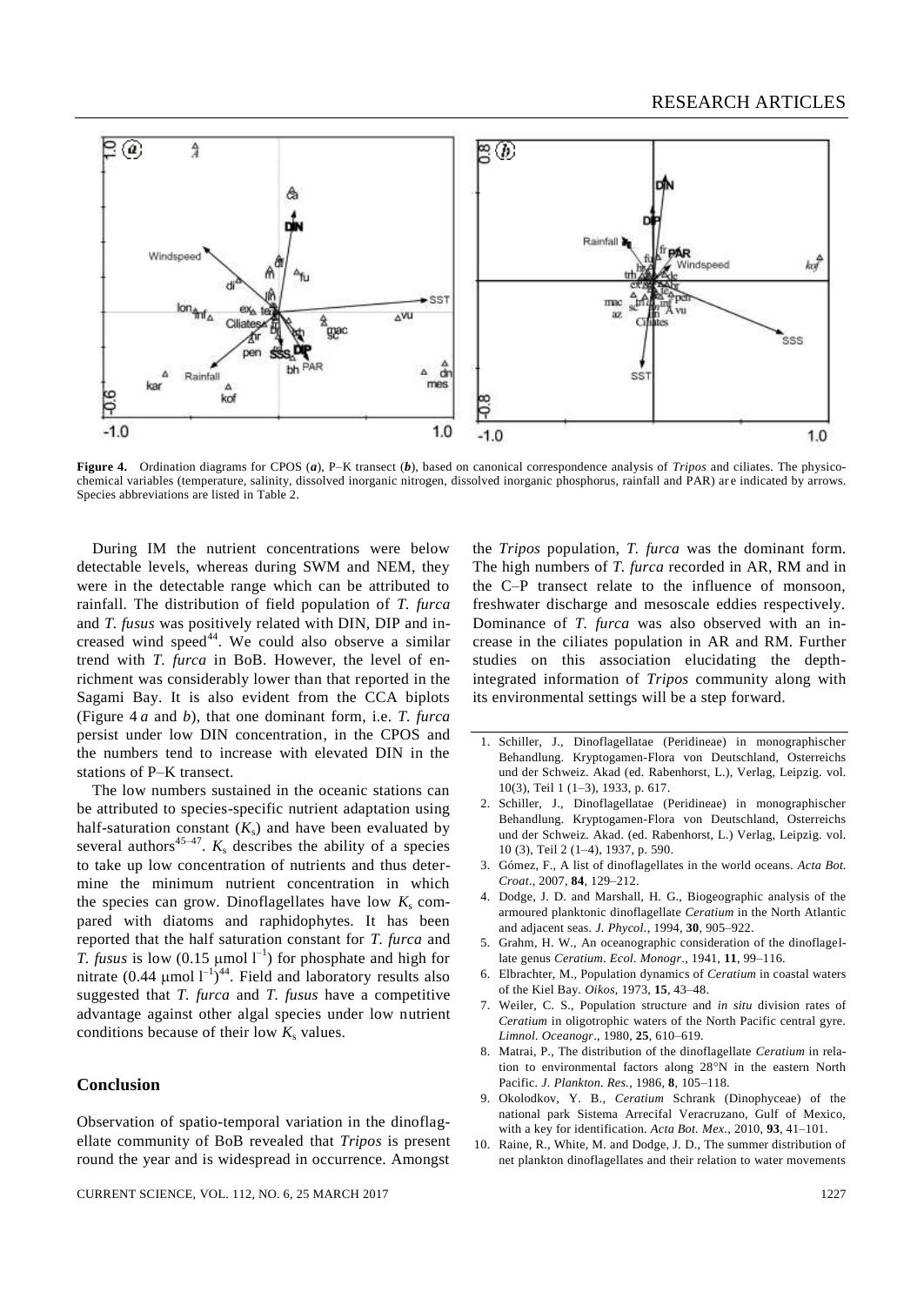in the NE Atlantic Ocean, west of Ireland. *J. Plankton Res.,* 2002, **24**, 1131–1147.

- 11. Dowidar, N. M., Distribution and ecology of *Ceratium egyptiacum*  Halim and its validity as an indicator of the current regime in the Suez Canal. *J. Mar. Biol. Assoc. India*, 1973, **15**, 335–344.
- 12. Tunin-Ley, A., Labat, J. P., Gasparini, S., Mousseau, L. and Lemee, R., Annual cycle and diversity of species and infraspecific taxa of *Ceratium* Schrank (Dinophyceae) in the Ligurian Sea, NW Mediterranean. *J. Phycol.*, 2007, **43**, 1149–1163.
- 13. Dodge, J. D., Biogeography of the planktonic dinoflagellate *Ceratium* in the Western Pacific. *Korean J. Phycol*., 1993, **8**, 109–119.
- 14. Sanchez, G., Calienes, R. and Zuta, S., The 1997–98 El Niño and its effects on the coastal marine ecosystem off Peru. Reports of California Cooperative Oceanic Fisheries Investigations, 2000, **41**, 62–86.
- 15. Okolodkov, Y. B., Net phytoplankton from the Barents Sea and Svalbard waters collected on the cruise of the R/V 'Geolog Fersman' in July–September 1992, with emphasis on the *Neoceratium* species as biological indicators of the Atlantic waters*. Bot. J. Russ Acad. Sci.*, 1996, **81**, 1–9.
- 16. Subrahmanyan, R., *The Dinophyceae of the Indian Seas, Part 1, genus Ceratium schrank*. Memoir, Marine Biological Association of India, City Printers, Ernakulam, 1968, pp. 1–129.
- 17. Gómez, F., Moreira, D. and López-García, P., *Neoceratium*  gen. nov., a new genus for all marine species currently assigned to *Ceratium* (Dinophyceae). *Protist*, 2010, **161**, 35–54.
- 18. Gómez, F., Reinstatement of the dinoflagellate genus *Tripos* to replace *Neoceratium*, marine species of *Ceratium* (Dinophyceae, Alveolata) CICIMAR. *Oceánides*, 2013, **28**, 1–22.
- 19. Devassy, V. P. and Goes, J. I., Phytoplankton community structure and succession in a tropical estuarine complex (central west coast of India). *Estuarine, Coastal. Shelf Sci.*, 1988, **27**, 671–685.
- 20. Madhu, N. V., Jyothibabu, R., Maheswaran, P. A., Gerson, J. V., Gopalakrishnan, T. C. and Nair, K. K. C., Lack of seasonality in phytoplankton standing stock (chlorophyll *a*) and production in the western Bay of Bengal. *Cont. Shelf Res*., 2006, **26**, 1868– 1883.
- 21. D'Costa, P. M., Anil, A. C., Patil, J. S., Hegde, S., D'Silva, M. S. and Chourasia, M., Dinoflagellates in a mesotrophic, tropical environment influenced by monsoon. *Estuarine Coastal Shelf Sci*., 2008, **77**, 77–90.
- 22. Jyothibabu, R., Madhu, N. V., Maheswaran, P. A., Jayalakshmy, K. V., Nair, K. K. C. and Achuthankutty, C. T., Seasonal variation of microzooplankton (20-200 μm) and its possible implications on the vertical carbon flux in the western Bay of Bengal. *Cont. Shelf Res*., 2008, **28**, 737–755.
- 23. Naik, R. K., Hegde, S. and Anil, A. C., Dinoflagellate community structure from the stratified environment of the Bay of Bengal, with special emphasis on harmful algal bloom species. *Environ. Monit. Assess*., 2011, **182**, 15–30.
- 24. Patil, J. S. and Anil, A. C., Variations in phytoplankton community in a monsoon – influenced tropical estuary. *Environ. Monit. Assess*., 2011, **182**, 291–300.
- 25. Taylor, F. J. R., Dinoflagellates from the international Indian Ocean expedition*.* A report on material collected by R. V. Anton Bruun 1963–1964. *Bibliotheca Bot*., 1976, **132**, 1–234.
- 26. Matzenauer, L., Die Dinoflagellaten des Indischen Ozeans (mit Ausnahme der Gattung *Ceratium*). *Bot. Arch*., 1933, **35**, 437–510.
- 27. Chaitanya, A. V. S., Lengaigne, M., Vialard, J., Gopalakrishna, V. V., Durand, F., Kranthikumar, C. and Ravichandran, M., Salinity measurements collected by fishermen reveal a 'river in the sea' flowing along the eastern coast of India. *Bull. Am. Meteor. Soc.*, 2014, **95**, 1897–1908.
- 28. Shankar, D., Vinayachandran, P. N. and Unnikrishnan, A. S., The monsoon currents in the north Indian Ocean. *P. Oceanogr*., 2002, **52**, 63–120.
- 29. Grasshoff, K., Ehrhardt, M. and Kremling, K., *Methods of Seawater Analysis*, Second revised and extended edition, Verlag Chemie, Weinheim, 1983.
- 30. Tomas, C. R., *Identifying Marine Phytoplankton*, Academic Press, San Diego, 1997, p. 858.
- 31. Horner, R. A., *A Taxonomic Guide to Some Common Marine Phytoplankton*, Biopress, Bristol, England, 2002, pp. 1–195.
- 32. ter Braak, C. J. F. and Smilauer, P., CANOCO reference manual and user's guide to Canoco for Windows – software for canonical community ordination (version 4). Microcomputer Power, Ithaca, New York, 1998.
- 33. Gomes, H. D. R., Goes, I. J. and Siano, T., Influence of physical processes and freshwater discharge on the seasonality of phytoplankton regime in the Bay of Bengal. *Cont. Shelf Res*., 2000, **20**, 313–330.
- 34. Madhupratap, M. *et al*., Biogeochemistry of the Bay of Bengal: physical, chemical and primary productivity characteristics of the central and western Bay of Bengal during summer monsoon 2001. *Deep Sea Res. Part II*, 2003, **50**, 881–896.
- 35. Burkholder, J. M., Glibert, P. M. and Skelton, H. M., Mixotrophy, a major mode of nutrition for harmful algal species in eutrophic waters. *Harmful Algae*, 2008, **8**, 77–93.
- 36. Jeong, H. J., Mixotrophy in red tide algae Raphidophytes. *J. Eukaryot. Microbiol*., 2011, **58**, 215–222.
- 37. UNESCO, River inputs to ocean systems: status and recommendations for research. UNESCO Technical Papers in Marine Science 55, Final report of SCOR Working Group 46, Paris, 1988, p. 25.
- 38. Prasanna Kumar, S., Nuncio, M. and Narvekar, J., Are eddies nature's trigger to enhance biological productivity in the Bay of Bengal? *Geophys. Res. Lett*., 2004, **31**, L07309; doi:10.1029/ 2003Gl019274.
- 39. Baek, S. H., Shimode, S. and Kikuchi, T., Reproductive ecology of dominant dinoflagellate, *Ceratium furca* in the coastal area of Sagami Bay. *Coastal Mar. Sci*., 2006*,* **30**, 344–352.
- 40. Baek, S. H., Shimode, S. and Kikuchi, T., Reproductive ecology of the dominant dinoflagellate, *Ceratium fusus* in coastal area of Sagami Bay, Japan. *J. Oceanogr*., 2007, **63**, 35–45.
- 41. Baek, S. H., Shimode, S., Han, M. S. and Kikuchi, T., Population development of the dinoflagellates *Ceratium furca* and *Ceratium fusus* during spring and early summer in Iwa Harbor, Sagami Bay, Japan. *Ocean Sci. J.*, 2008, **43**, 49–59.
- 42. Steidinger, K. A., Phytoplankton ecology: a conceptual review based on eastern Gulf of Mexico research. *Crit. Rev. Microbiol*., 1973, **3**(1), 49–68.
- 43. Shetye, S. R. *et al*., Hydrography and circulation in the western Bay of Bengal during the northeast monsoon. *J. Geophys. Res*., 1996, **101**, 14011–14025.
- 44. Baek, S. H., Shimode, S., Han, M. S. and Kikuchi, T., Growth of dinoflagellates, *Ceratium furca* and *Ceratium fusus* in Sagami Bay, Japan: the role of nutrients. *Harmful Algae*, 2008, **7**, 729–739.
- 45. Eppley, R. W. and Thomas, W. H., Comparison of half-saturation constants for growth and nitrate uptake of marine phytoplankton. *J. Phycol*., 1969, **5**, 365–369.
- 46. Qasim, S. Z., Bhattathiri, P. M. and Devassy, V. P., Growth kinetics and nutrient requirements of two tropical marine phytoplankters. *Mar. Biol*., 1973, **21**, 299–304.
- 47. Droop, M. R., 25 years of algal growth kinetics. *Bot. Mar*., 1983*,*  **26**, 99–112.
- 48. Gopinathan, C. P., Seasonal abundance of phytoplankton in the Cochin backwater. *J. Mar. Biol. Assoc. India*, 1971, **14**, 568– 557.
- 49. Thoha, H. and Rachman, A., Temporal variation in *Ceratium* spp. abundance recorded in Jakartha Bay. *Marine Research in Indonesia*, 2012, **37**, 35–45.
- 50. Nassar, M. Z., Hamdy, R. M., Khiray, H. M. and Rashedy, S. H., Seasonal fluctuations of phytoplankton community and